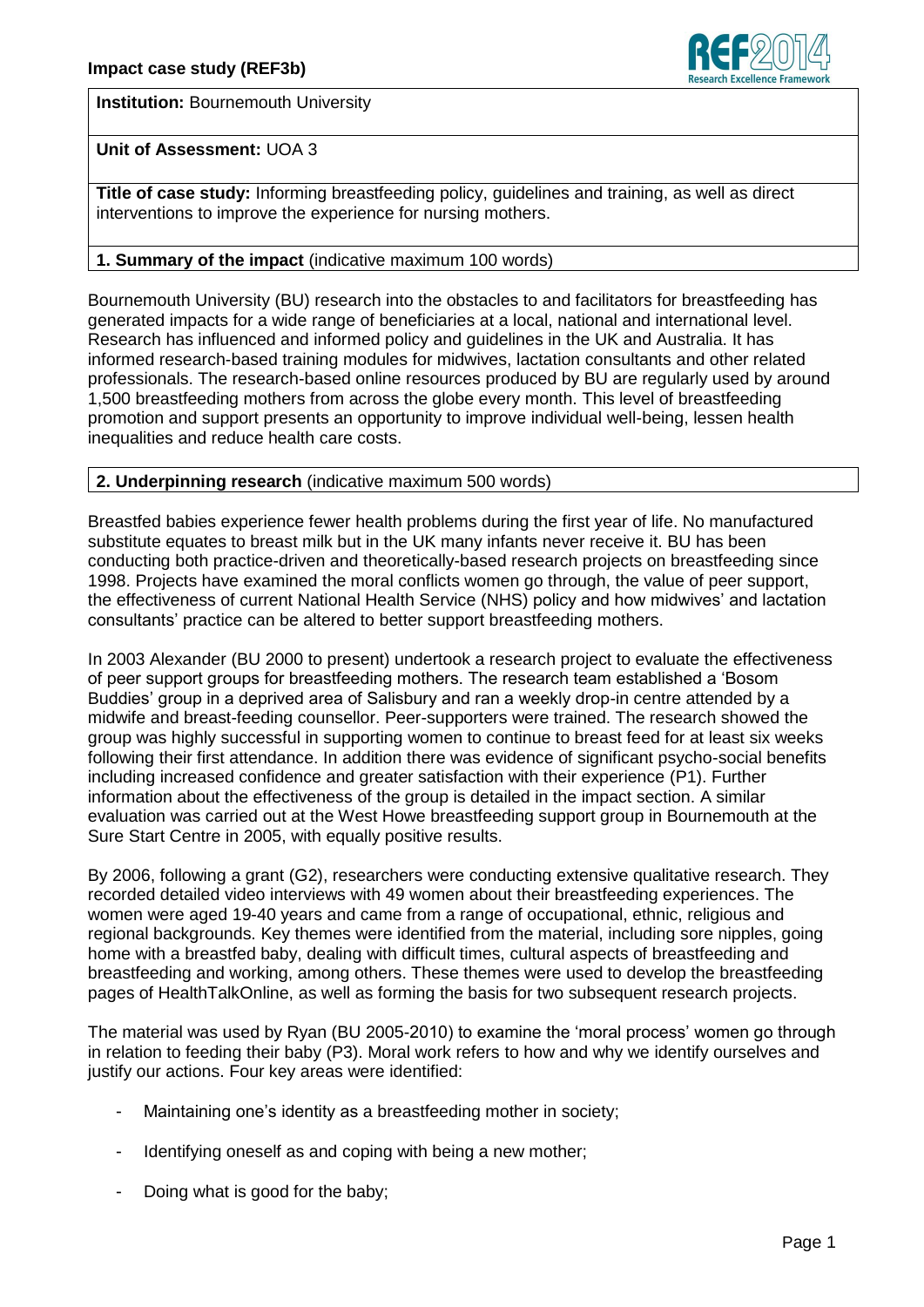

Educating others about the benefits of breastfeeding.

The purpose of this work was to understand and acknowledge the variety of moral positions women find themselves when breastfeeding. This is in contrast to the very limited positions of 'success' or 'failure' as set out by the medical profession (P3).

In 2012 Taylor (BU 2005 to present) and Hutchings (BU 1985 to present) evaluated how the videos of breastfeeding mothers' stories had impacted on midwives' attitudes to breastfeeding (P5). Six key themes emerged which have since informed professional development for midwives and lactation consultants. The themes are as follows: Listening and learning from real women's experiences; Generation of emotions; Acquisition of new knowledge and learning; Reflection on practice; Promotion of independent learning; Sharing learning and ideas with peers. The research found that listening and learning from women's experiences of breastfeeding has the potential to change midwives' attitudes towards breastfeeding (P5).

#### **3. References to the research** (indicative maximum of six references)

#### **Publications**

**P1.** Alexander, J., Anderson, T., Grant, M., Sanghera, J. and Jackson, D. (2003) [An evaluation of](http://eprints.bournemouth.ac.uk/1227/)  [a support group for breast-feeding women in Salisbury, UK.](http://eprints.bournemouth.ac.uk/1227/) *Midwifery*, 19(3), 215-220. DOI: 10.1016/S0266-6138(03)00033-0/midw.2002.0360

**P2.** Ryan, K., Team, V., Alexander, J. and Faircloth, C. (In press) Theorising breast milk expression. *Medical Anthropology*.

**P3.** Ryan, K., Bissell, P. and Alexander, J., (2010) Moral work in women's narratives of breastfeeding. *Social Science & Medicine*, 70(6), 951-958. DOI:10.1016/j.socscimed.2009.11.023

**P4.** Ryan, K., Alexander, J. and Todres, L. (2011) Calling, permission and fulfilment: The interembodied experience of breastfeeding. *Qualitative Health Research* 21(6), 731-42. DOI: 10.1177/1049732310392591

**P5.** Taylor, A. and Hutchings, M. (2012) Using video narratives of women's lived experience of breastfeeding in midwifery education: exploring its impact on midwives' attitudes to breastfeeding. *Maternal and Child Nutrition* 8(1), 88-10. DOI: 10.1111/j.1740-8709.2010.00258.x

#### **Grants**

**G1.** April 2008–February 2010. Best Beginnings (Department of Health for England, NHS Scotland, The Welsh Assembly Government, the Health Promotion Agency of Northern Ireland and the Tedworth Charitable Trust), Breastfeeding DVD Evaluation. £116,500.

**G2.** September 2005–May 2007. Bournemouth University Research Capacity-Building Grant, HealthTalkOnline (DIPEx) module

[http://www.healthtalkonline.org/Pregnancy\\_children/Breastfeeding](http://www.healthtalkonline.org/Pregnancy_children/Breastfeeding) on UK women's experiences of breastfeeding – qualitative research project and web publication. £160,000.

#### **4. Details of the impact** (indicative maximum 750 words)

BU's work has benefited a range of research users on a local, national and international scale. It has shaped breastfeeding policy and guidelines, training for midwives and lactation consultants, and has been applied to direct intervention for breastfeeding mothers through the website HealthTalkOnline.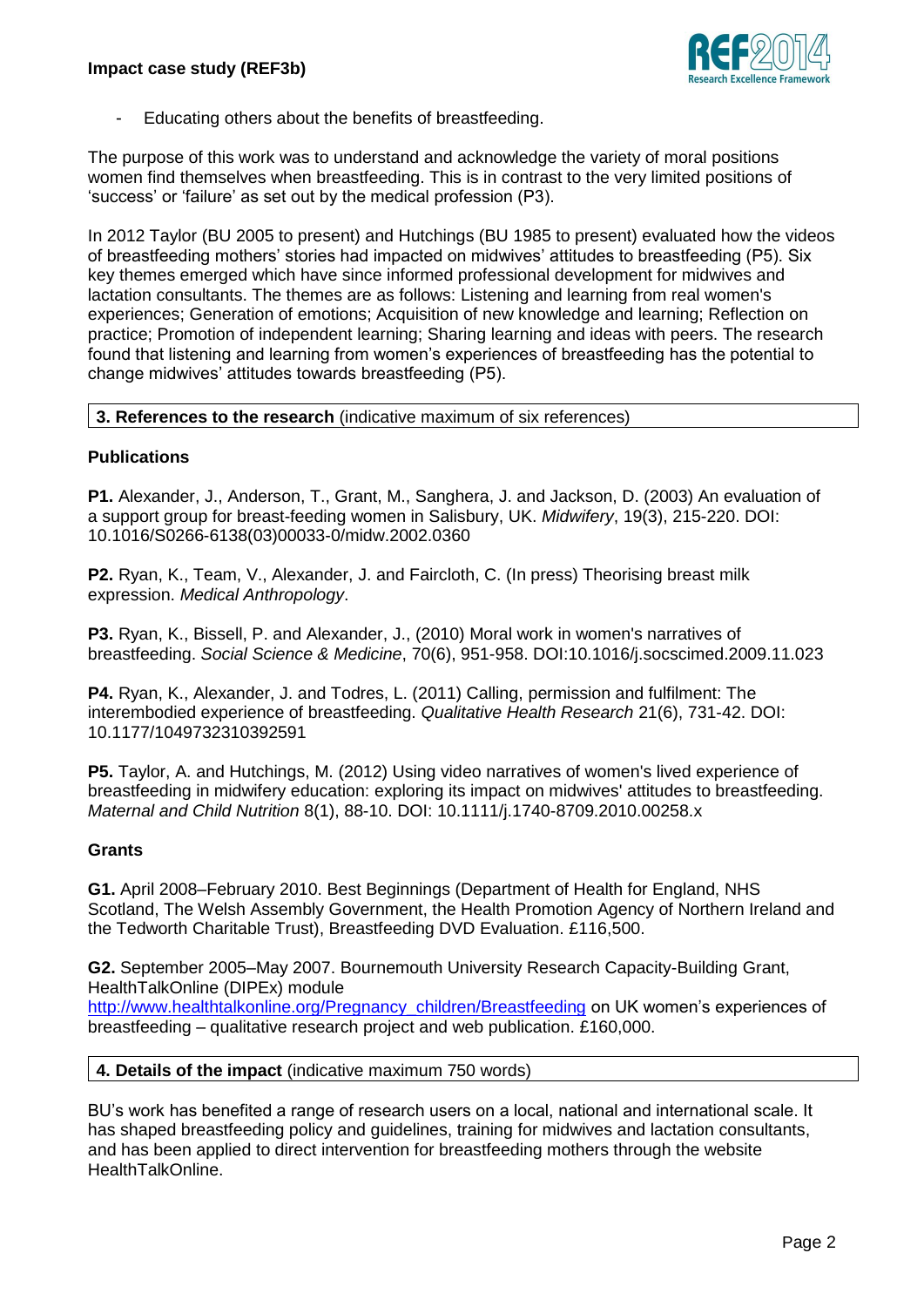

# **Policy and best practice guidelines**

Internationally, BU's peer support research informed the Australian Breastfeeding Association in their submission to the *Parliamentary Inquiry into the Health Benefits of Breastfeeding*. When referencing BU's research the report states: "It has been found that a large part of the reason why women find peer-to-peer groups helpful is due to the psychosocial support they provide, resulting in increased confidence in breastfeeding for the women and greater satisfaction with their breastfeeding experience" (R1). The Inquiry led to the *Australian National Breastfeeding Strategy 2010-2015,* which is employing a range of methods to contribute to improving the health, nutrition and well-being of infants and the health and wellbeing of mothers by protecting, promoting, supporting and monitoring breastfeeding (R2).

On a regional level NHS Devon and Devon County Council used the work in their guidelines as recently as 2012. *Best Practice for Breastfeeding Peer Support* was designed to show what a good quality, effective breastfeeding peer support initiative should include, providing details of the pitfalls and examples of best practice. BU's research formed part of the evidence base for the benefits of peer support services (point 4.1) in the section 'Peer Support – The Evidence Base' (R3).

#### **Improved practice for midwives, lactation consultants and other related professions**

One of the key findings from P5 was that listening to and learning from women's experiences has the potential to change midwives' attitudes towards breastfeeding. This acted as a trigger to promote midwives' critical thinking around practice-based issues involving personal reflection and self-awareness. The video narratives chronicled between 2005 and 2007 (G2) informed the development of two training units. Both units are aimed at health professionals and peer support workers and require participants to identify and reflect on their own attitudes towards infant feeding, to enhance their understanding of breastfeeding and encourage critical reflection on practice.

The first, *Supporting Breastfeeding Mothers,* is a distance learning continuing professional development unit. Since its establishment in 2010 it has been delivered to 27 midwives, nurses, health visitors and other allied health professionals.

The second, BU Resource Package Infant Feeding (BURP), was originally developed for Winchester and Eastleigh Healthcare NHS Trust in 2011. It has since been sold to Princess Anne Hospital, Southampton for £7,500. An estimated 600 staff are trained using this package. When compared with the standard breastfeeding training course cost of £250 per staff member from an external provider, this package saves an estimated £142,500 per NHS Trust. A midwife at Princess Anne Hospital, Southampton, who completed the unit in January 2013, confirms it is not just cheaper but is a very effective learning tool. "I really do think it will help in practice," she said. "I think it is a fantastic way to learn, read a bit, watch a bit, do a few quizzes. Well done for all your hard work" (R4).

# **Improved experience for breastfeeding mothers**

BU research has been providing direct support to breastfeeding mothers via HealthTalkOnline; a website run by the charity Dipex and in association with the University of Oxford. The site covers a wide range of health issues and BU researchers used the video interviews and emerging themes from G2 to compile and produce the breastfeeding pages (R5). The website was selected as the best communications channel because it would be accessible across the globe at all hours.

Since the pages were launched in 2007 the number of visitors has risen steadily. In February 2013, the webmaster reported an average of 37,000 page views on BU's breastfeeding pages from 1,500 unique users each month (R6). While it can be difficult to demonstrate how web use constitutes impact, there is strong evidence that users are immersing themselves in the content rather than